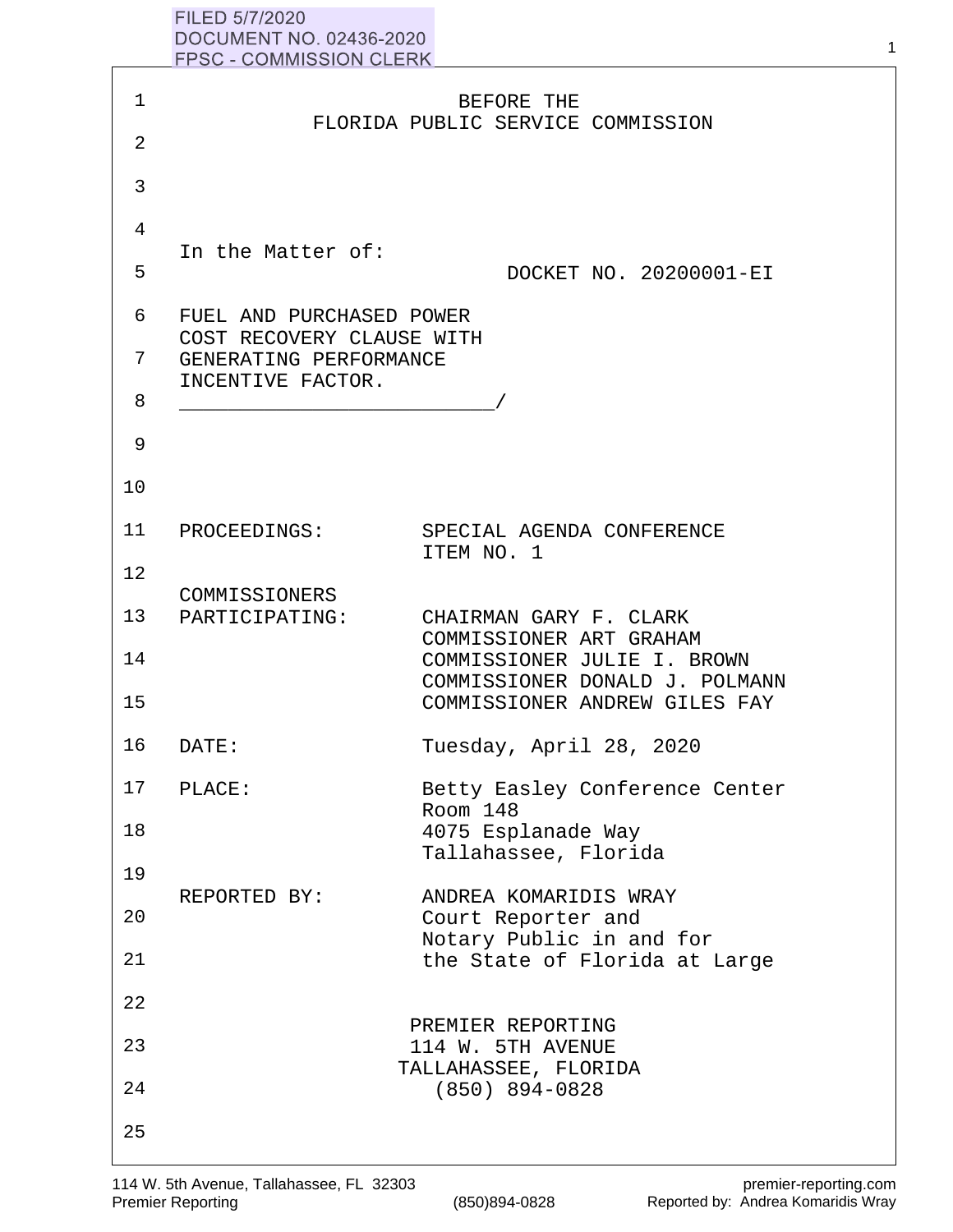| 1          | PROCEEDINGS                                         |
|------------|-----------------------------------------------------|
| $\sqrt{2}$ | CHAIRMAN CLARK: Good morning. We're going to        |
| 3          | go ahead and get started this morning, try to get   |
| 4          | this thing kicked off. Before we begin, I would     |
| 5          | like to take the opportunity to open our meeting    |
| 6          | with a short invocation. For those of you that are  |
| 7          | here, in the audience, would like to stand with me, |
| 8          | please, we'll have a moment of prayer.              |
| 9          | (Invocation given.)                                 |
| 10         | CHAIRMAN CLARK: Thank you. You may be               |
| 11         | seated.                                             |
| 12         | Again, it's certainly good to have everyone         |
| 13         | here with us today. We have kind of another         |
| 14         | limited crowd, but I know there are a lot of folks  |
| 15         | online that are joining us this morning.            |
| 16         | We're going to try to make our way through the      |
| 17         | agenda, taking all of the necessary precautions,    |
| 18         | making sure everyone that would like to speak is    |
| 19         | given an opportunity to be heard.                   |
| 20         | And good morning to my fellow Commissioners.        |
| 21         | Commissioner Graham, you've changed on me there     |
| 22         | since I looked down last. Looking more like your    |
| 23         | normal self there.                                  |
| 24         | Certainly good to see each of you as well.          |
| 25         | Look forward to the opportunity when we can all be  |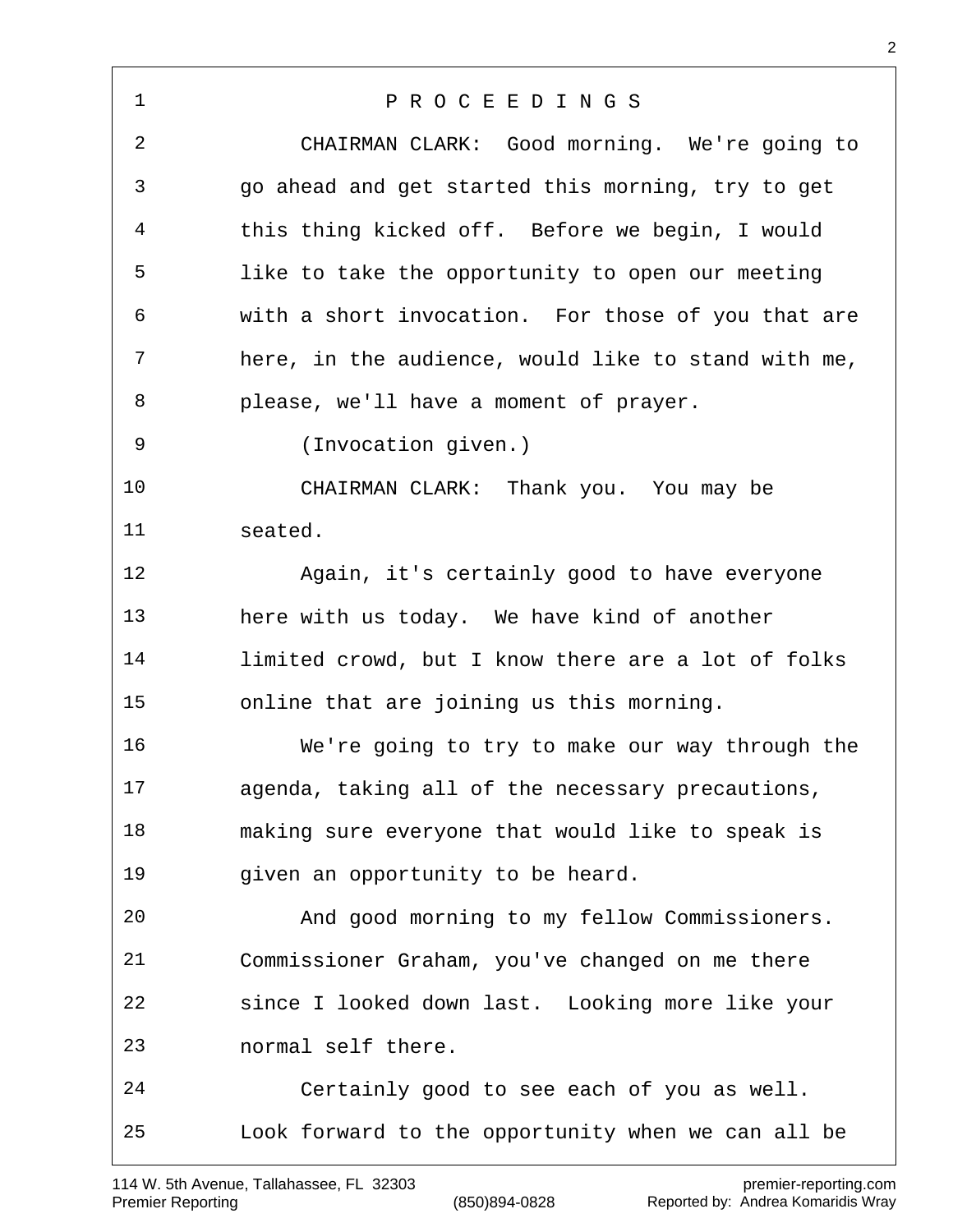back together, I guess, kind of in a normal setting. We're going to call the meeting to order. And I'm going to ask Mr. Mark Futrell, if he will, to introduce the first item. MR. FUTRELL: Good morning, Mr. Chairman, Commissioners. I'm Mark Futrell with the staff. The item on this morning's special agenda concerns the petitions filed by Tampa Electric Company, Florida Power & Light Company, Gulf Power Company, and Duke Energy Florida. These utilities request Commission approval of mid-course corrections to fuel and capacity cost recovery in order to recognize an expected reduction in these costs in 2020 compared to projections made in 2019. The fuel and purchase power cost-recovery clause hearing is held annually. And mid-course corrections may be used by the Commission between hearings if these costs deviate from revenues by a significant margin. Any over-recovery or under-recovery of costs resulting from an adjustment to fuel fac- -- rates or factors as part of a mid-course correction would be subject to Commission review during the hearing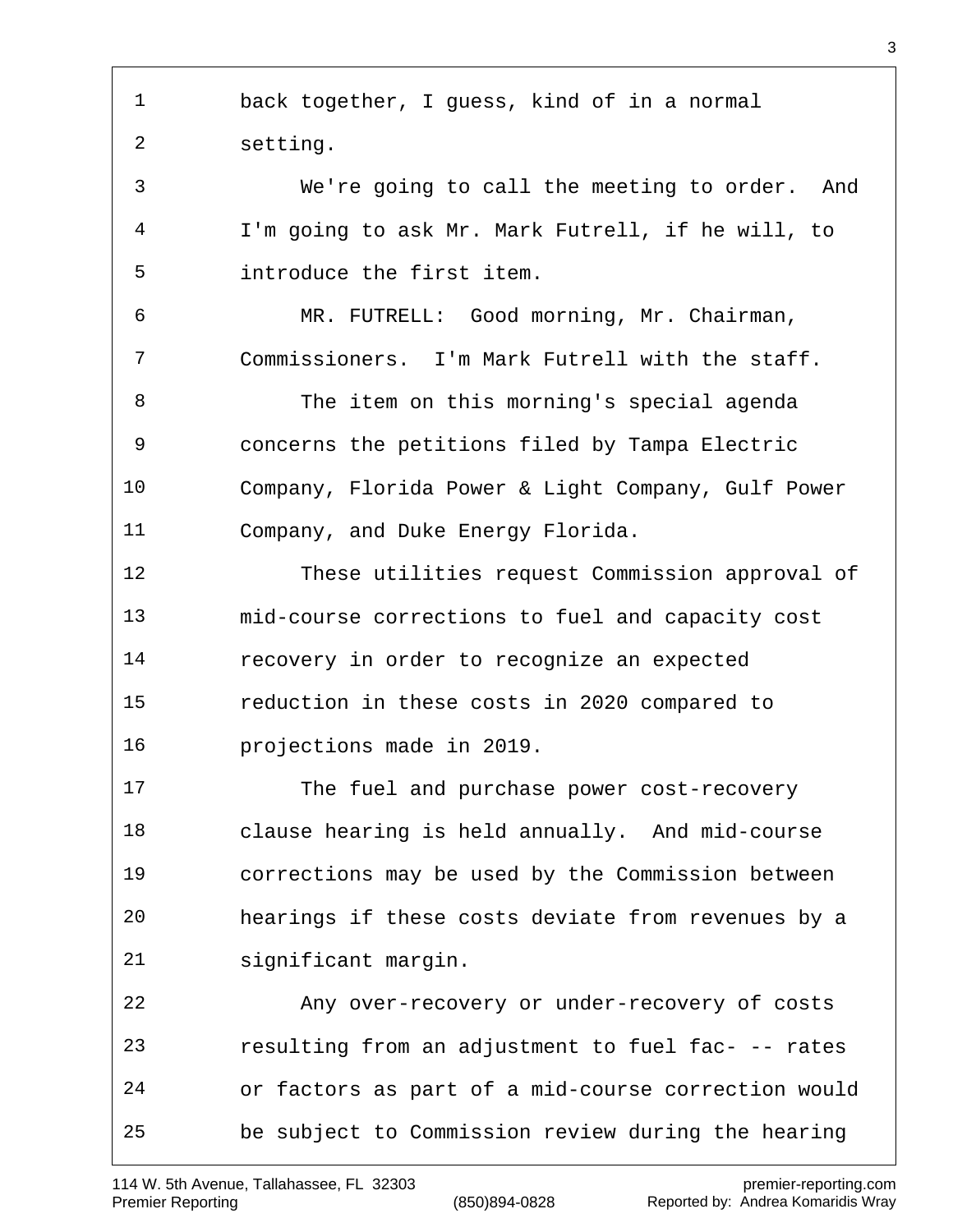in November.

 In this instance, the currently-projected price of natural gas has declined significantly relative to the projected price of gas embedded in 5 the current fuel rates or factors charged by each of the four utilities.

 The utilities are requesting approval to temporarily reduce the expected fuel and capacity charges to customers. While the specific methodologies vary by utility, each is requesting approval to accelerate flowing the projected over- recovery of fuel and capacity costs to their respective customers.

 The standard approach for mid-course corrections is to spread the total amount equally 16 over the remaining months in the year; however, the utilities are proposing to flow all or the majority the projected over-recovery to customers in one- or three-month periods.

 The staff recommends approval of these methodologies, given the unique circumstances of our times, as these actions will aid in mitigating the adverse economic conditions customers are facing as a result of the pandemic. The utilities and other parties are available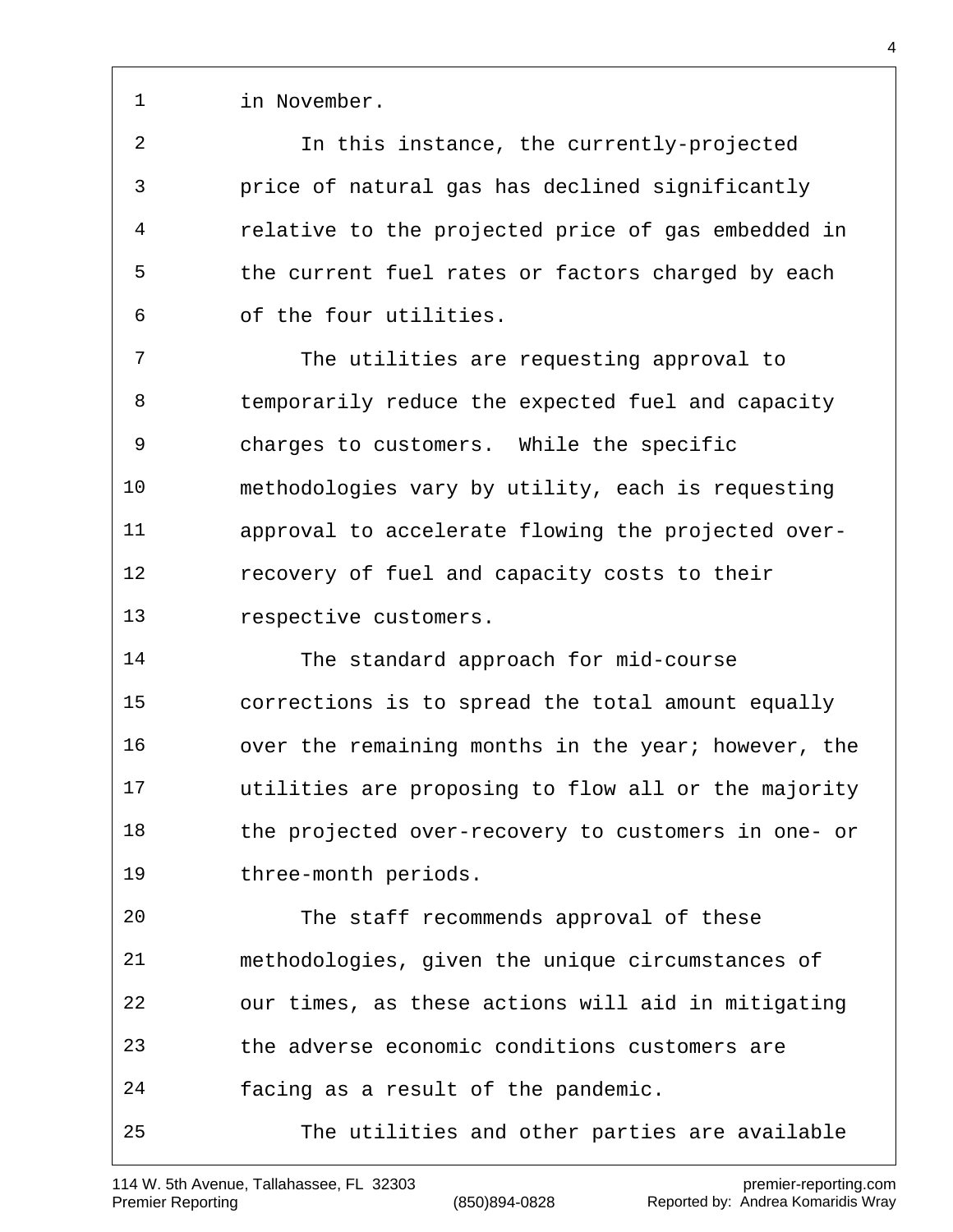to address the Commission. Staff is available to answer questions.

 CHAIRMAN CLARK: Thank you, Mr. Futrell. Okay. I'm going to go through the list of participants and see if anyone has any comments they would like to make specifically. Then we will open it up to interested parties, for anyone that's on the line that has comment. Then we will come to individual Commissioners, give you an opportunity to ask your questions.

 We do have staff available. We have legal and technical staff both available for any of your questions this morning, both on the line and in the room. So, we will address those issues and concerns.

 Then, at that point, we will call for the motion and discussion from that point on.

 So, with that said, let me go through my list real quick. Florida Power & Light, any comment? Ms. Moncada.

 MS. MONCADA: Good morning, Commissioners, Mr. Chairman. Yes, Florida Power & Light has a comment. And for the sake of expediency, I will be speaking for both Gulf Power and FPL, if that is okay with the Commission.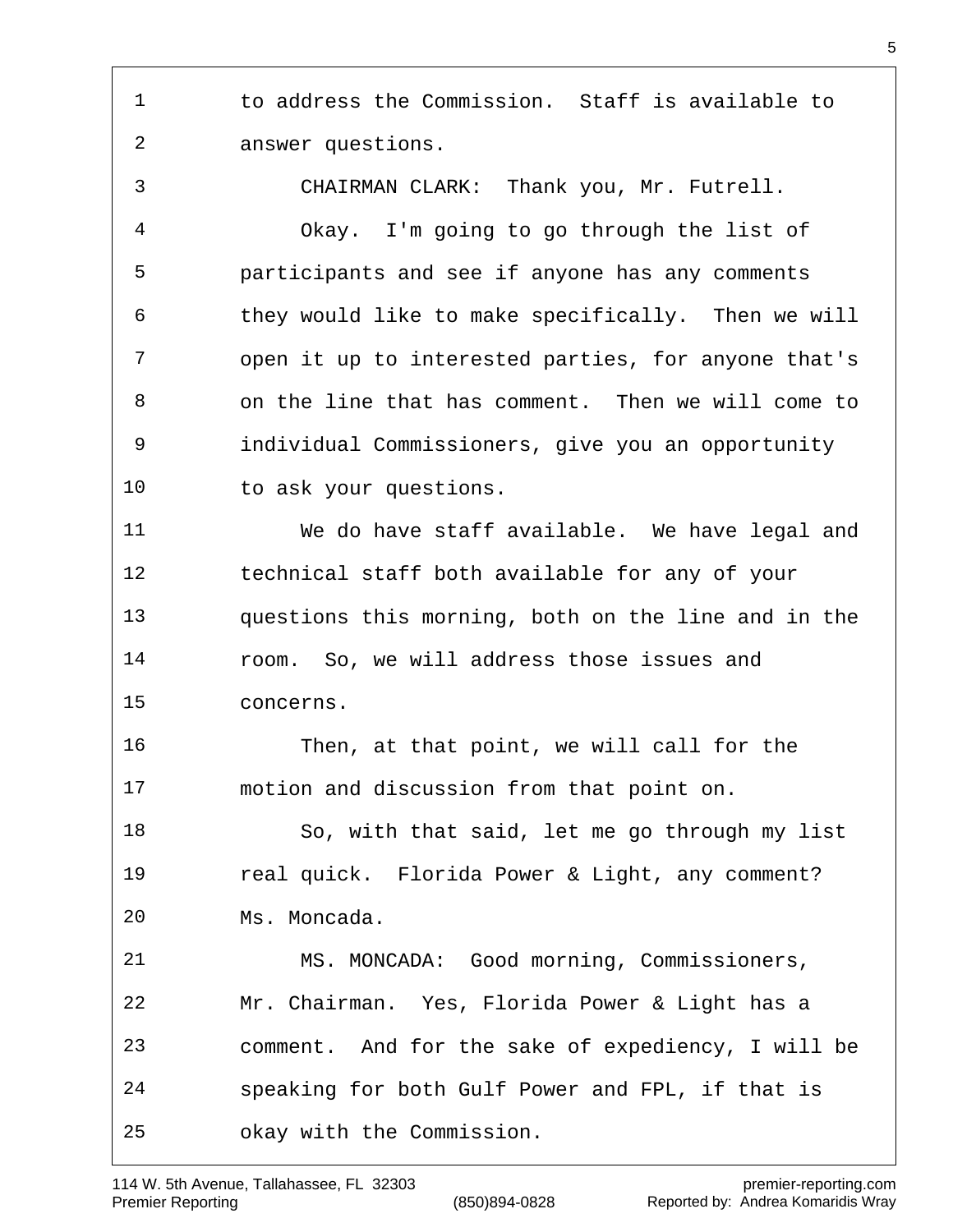MS. MONCADA: Thank you. We appreciate the opportunity to address you about this important matter this morning. FPL and Gulf supports staff's recommendation to approve our respective petitions for a mid- course correction. And before going any further, I would like to thank the Commission as well as your staff for moving so quickly on our filing and for bringing it to this special agenda to allow us to implement the significant rate relief for our customers in the May billing cycle. We also applaud the other IOUs that have filed for mid- course correction. As Mr. Futrell so eloquently pointed out, these -- these are unique times. We are not living under ordinary circumstances. The COVID-19 pandemic has presented challenges and substantial limitations in the manner in which we all live, the way we work, the way we play and interact with one another. And this morning's hearing is an example of that. Social distancing also has had economic -quences -- economic consequences, as Mr. Futrell also pointed out. And that has impacted many of

CHAIRMAN CLARK: Absolutely.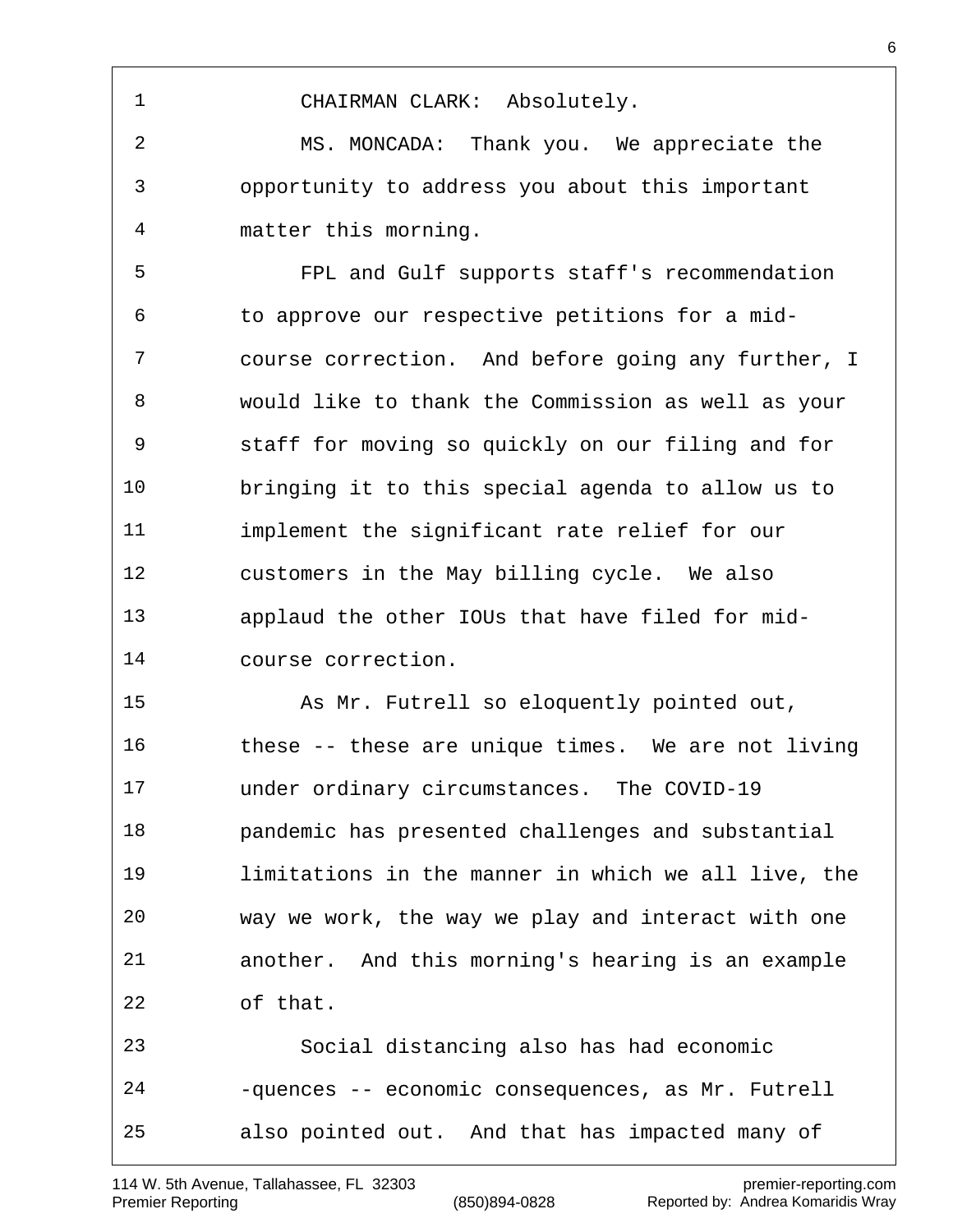our customers.

 During this time, job one for FPL and Gulf, when it comes to our customers, has been to keep the lights on. And, as active members of the communities that we serve, we also have chosen to do something about the economic impact that so many of our customers currently are experiencing due to this pandemic. It is to that end that we ask for your approval to reduce rates for the month of May through these mid-course corrections. And also, as Mr. Futrell -- Futrell pointed 12 out, we understand that the Commission typically flows the over-recoveries -- and, in some instances, they're under-recoveries or over- recoveries -- but they flow them back to customers over the remainder of the calendar year, but we do believe this is an isolated exception and that it's warranted by the extraordinary circumstances surrounding the COVID-19 pandemic. If these petitions for mid-course corrections are approved, our customers will experience one- time bill reductions that are substantial. And this is applicable to all of our customers, from residential to small business, includes

governmental entities, hospitals, and even up to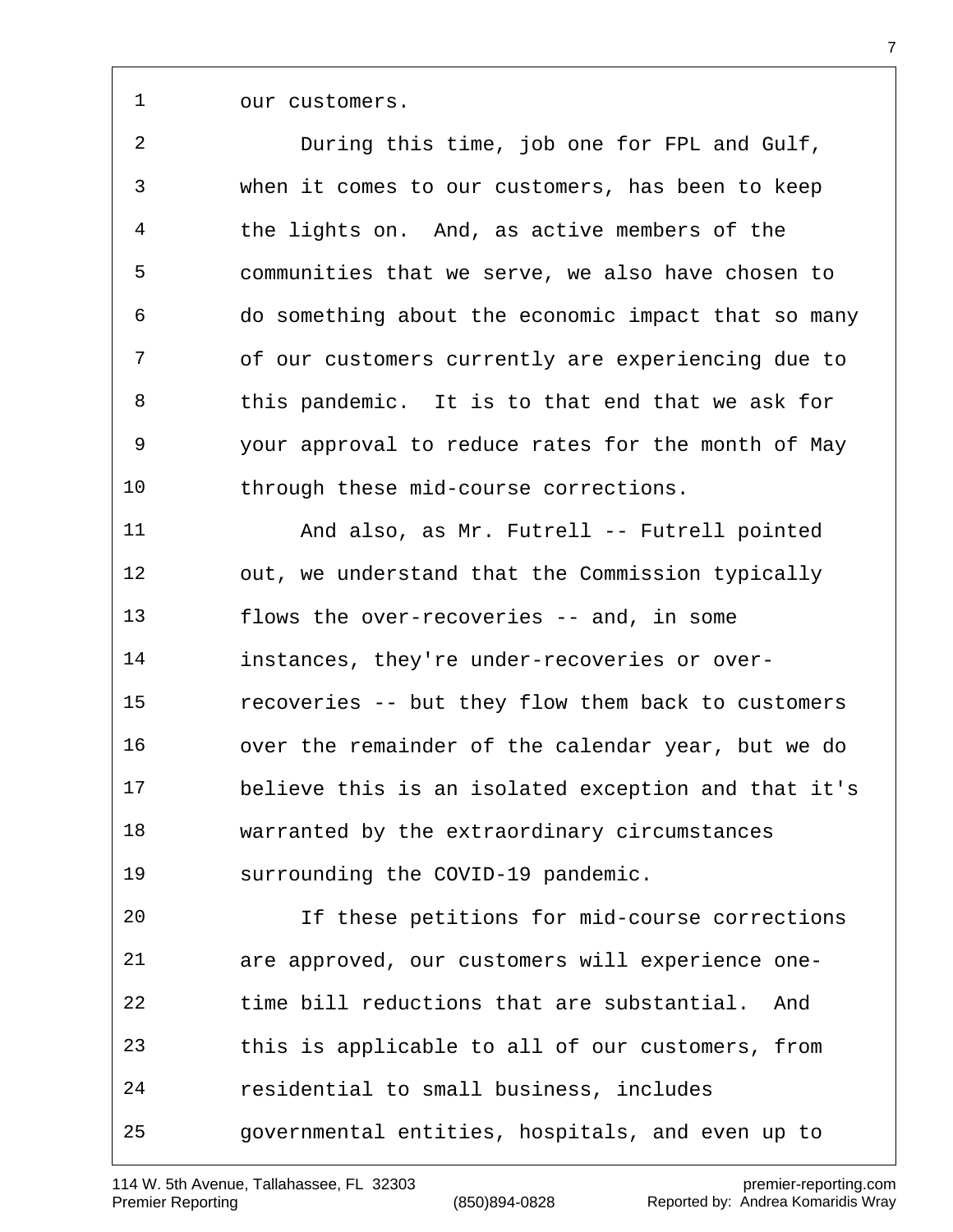1 the largest industrial users. The reduction would appear on their May bill, when so many of our customers need the cash infusion the most. Thank you, Mr. Chairman and Commissioners. And we are available to answer any questions. CHAIRMAN CLARK: Thank you, Ms. Moncada. TECO, Mr. Wahlen. 8 MR. WAHLEN: Good morning, Commissioners. It's Jeff Wahlen for Tampa Electric Company. Penelope Rusk is also on the phone. We support the staff's recommendation and appreciate the work of the staff and the Commission in bringing this matter up for a decision today. And we're available to answer any questions, if the Commissioners have any. Thank you. 17 CHAIRMAN CLARK: Thank you, sir. 18 Duke Energy, Mr. Bernier. MR. BERNIER: Good morning, Mr. Chairman. We also support staff's recommendation. And we also appreciate the speed with which staff was able to move this forward and the Commission's willingness to consider this as a special agenda. Myself and Mr. Menendez are available, should there be any questions, but thank you very much.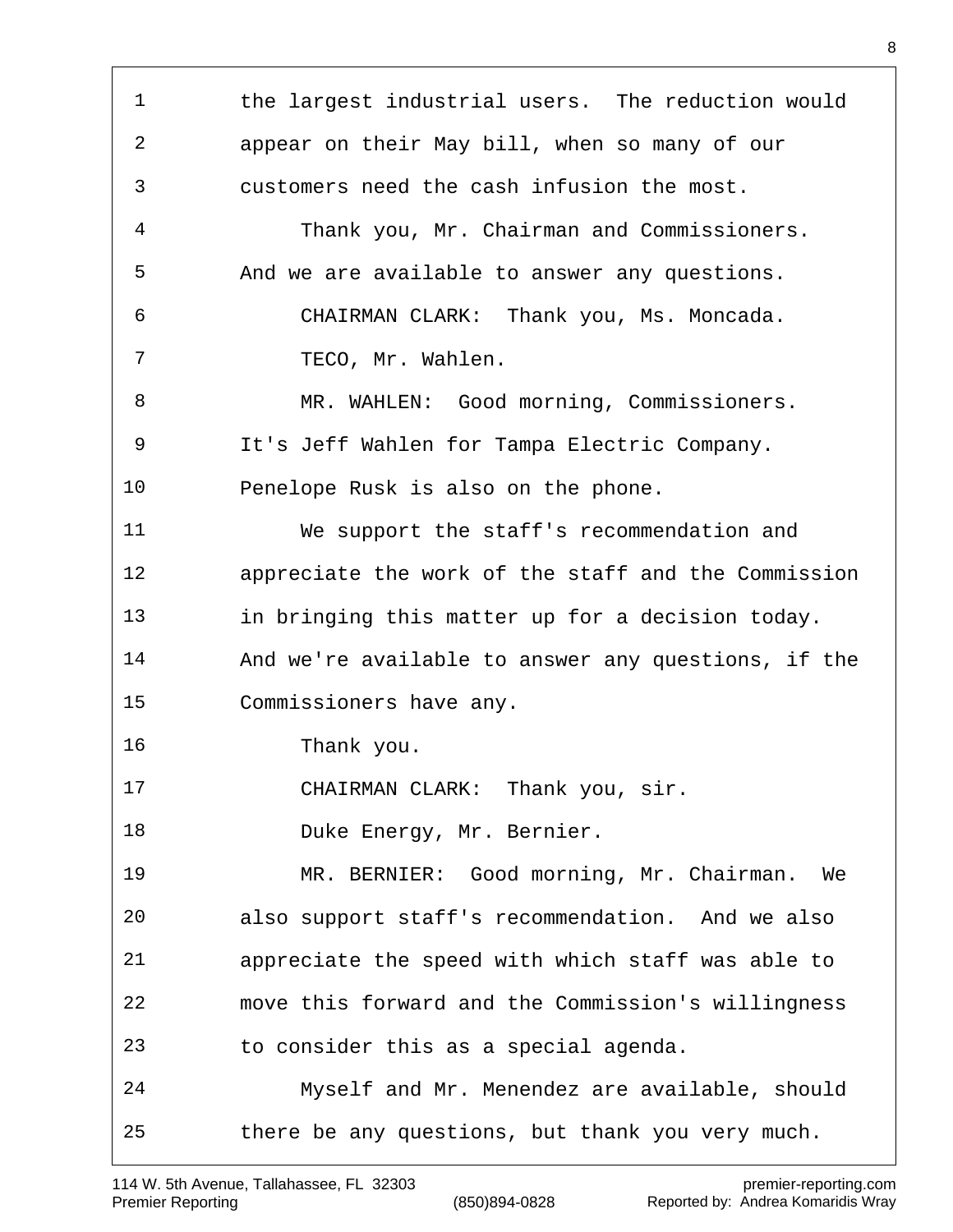CHAIRMAN CLARK: Thank you, sir. All right. OPC -- Mr. Kelly or Mr. Rehwinkel, are you on the line? MR. KELLY: Yes, sir, Mr. Chairman, we're on the line. CHAIRMAN CLARK: Okay. MR. KELLY: But we -- we have -- we don't have any comments at this time. CHAIRMAN CLARK: Thank you very much, sir. 10 PCS, Mr. Brew. MR. BREW: Yes, thank you very much. We don't have any questions at this time. CHAIRMAN CLARK: Thank you. 14 FIPUG, Mr. Moyle. MR. MOYLE: Thank you, Mr. Chairman. We just have a brief comment to make, which is that we are appreciative of the utilities flowing back these monies and particularly during these -- these tough times. We also appreciate the fact that the utilities are no longer hedging and, if they had been, the monies flowing back would have been reduced significantly by the cost of hedges. So, we think it's a good day for consumers, including industrial consumers.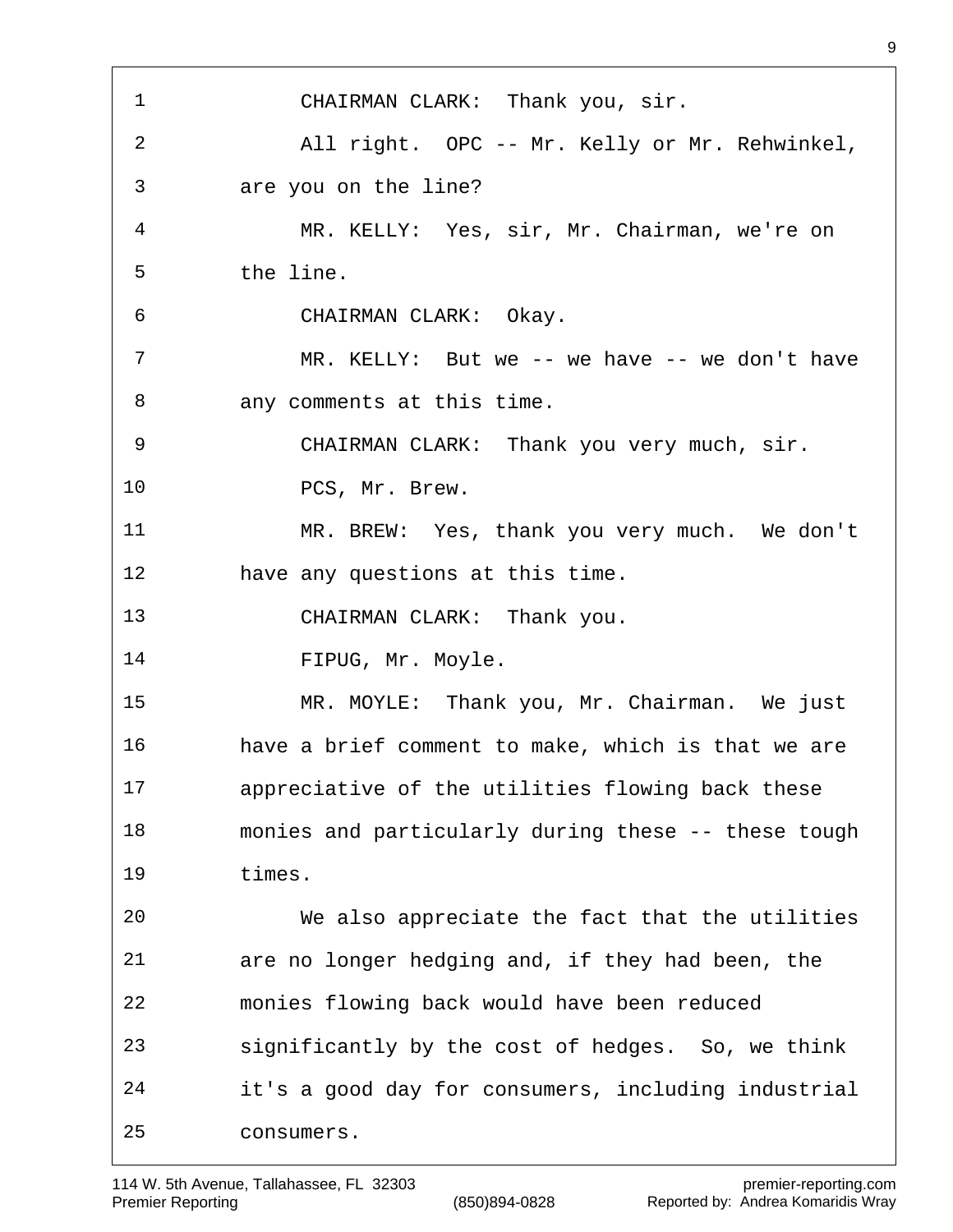Those are all the comments we have. CHAIRMAN CLARK: Thank you, Mr. Moyle. All right. Commissioners, the floor is open for any questions or any discussion that you guys would like to have. Any Commissioners -- any questions? Discussion? Comments? COMMISSIONER BROWN: Mr. Chairman? CHAIRMAN CLARK: Commissioner Brown. COMMISSIONER BROWN: Thank you. I do have 10 just a comment I want to make. You know, this is truly a no-brainer for me, quite frankly. And I appreciate the IOUs taking an early initiative to help their customers in such a time of need. Without a Commission directive, as is the case in so many other states, whether it's a one-time lump sum of release, as proposed, or a gradual flow-back to customers, this is a tremendous public benefit. I also want to mention that I appreciate the utilities actively managing their fuel contracts to keep costs low for their customers, and reemphasize my gratitude for being in the position we are today so expendiently. Finally, I want to thank many of the companies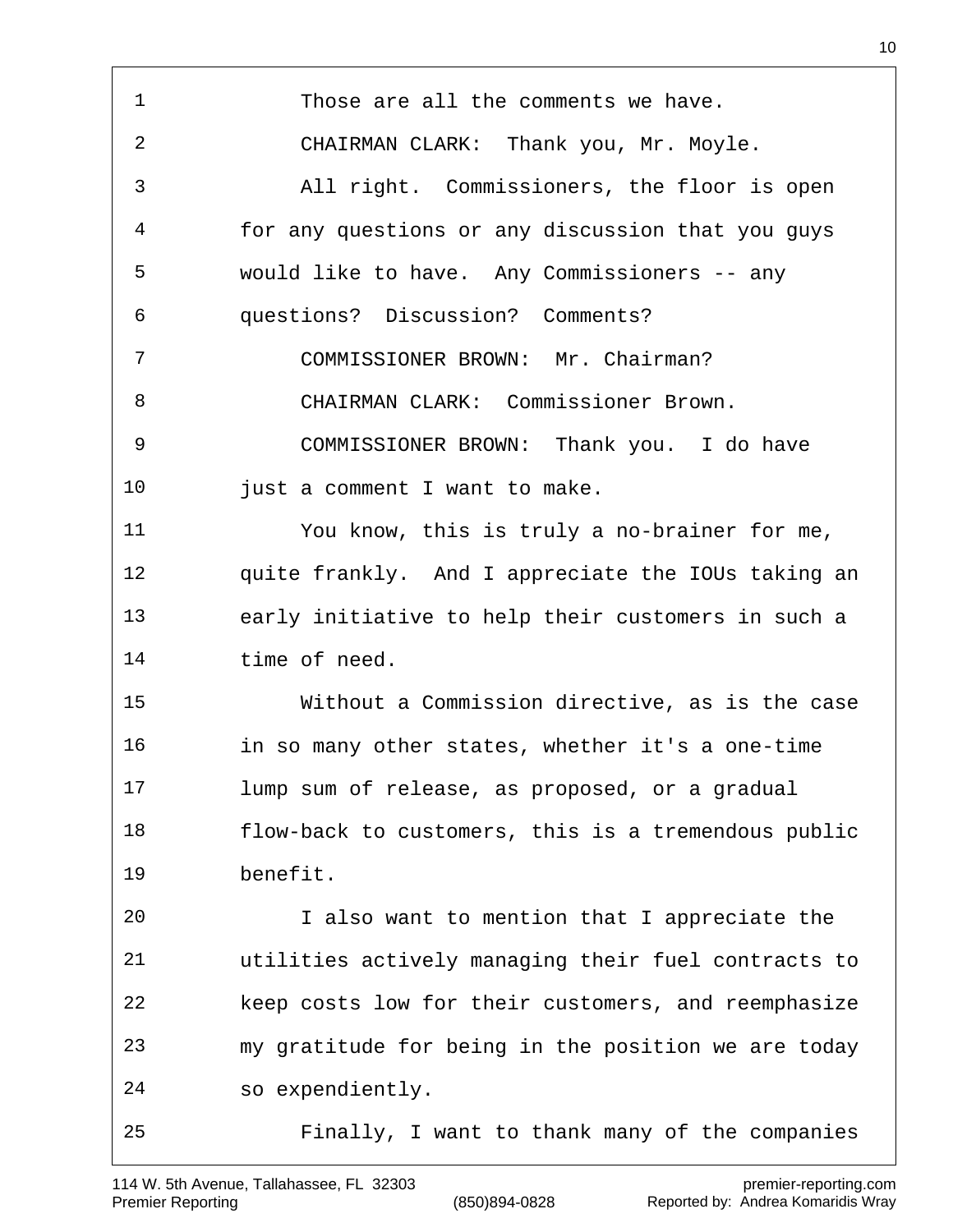for their pro-consumer action they've taken early on, whether it's an affirmative decree not to disconnect for failure of payment or waiving late fees or even contributions to local community non- profits, as is the case of so many. There's really been just an exemplary action by the companies helping pay for housing and utility costs to those in need. And I appreciate the humanitarian effort during this difficult time. CHAIRMAN CLARK: Thank you, Commissioner Brown. Commissioner Polmann. COMMISSIONER POLMANN: Thank you, Mr. Chairman. Commissioner Brown said so many of the things that I appreciate as well. I think she spoke very eloquently to actions that the utilities have -- have taken. And I am very appreciative as well. Let me simply add that, although the mid- course correction is a manner -- a matter that can arise annually, taking this action now, in the extraordinary fashion that we're addressing today -- it simply makes sense under the current circumstances. It's the right thing to do for the customers. And I certainly do find it to be in the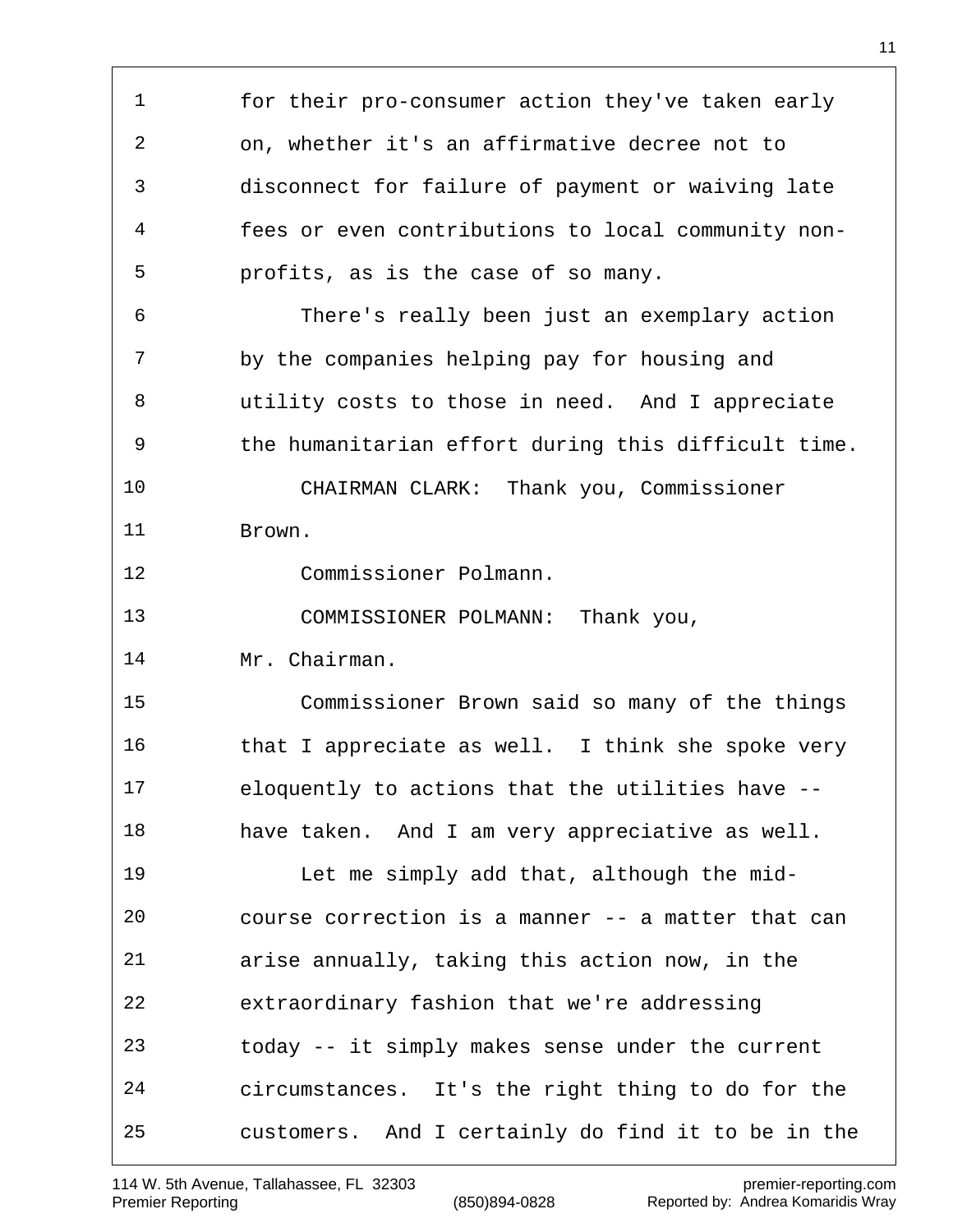public interest in general. I -- I applaud the effort and I do appreciate the staff and Public Counsel and all the attendant parties working together on this. I think it is a very significant move and I would -- I would support all of the issues. 7 Thank you, Mr. Chairman. CHAIRMAN CLARK: Thank you, Commissioner Polmann. Commissioner Graham. COMMISSIONER GRAHAM: Ditto. CHAIRMAN CLARK: Thank you, Commissioner Graham. Commissioner Fay, any comments? COMMISSIONER FAY: Thank you, Mr. Chairman. Just one quick question and then a comment. I -- and I think the question is directed at staff. Ms. Moncada mentioned that all of the consumers will feel the impact of this reduction. I know there are some consumers who are on what's referred to as budget billing. And so, I just want to check really quick that that -- this adjustment, depending on the time line for the -- which utility filed it, would still apply to those consumers.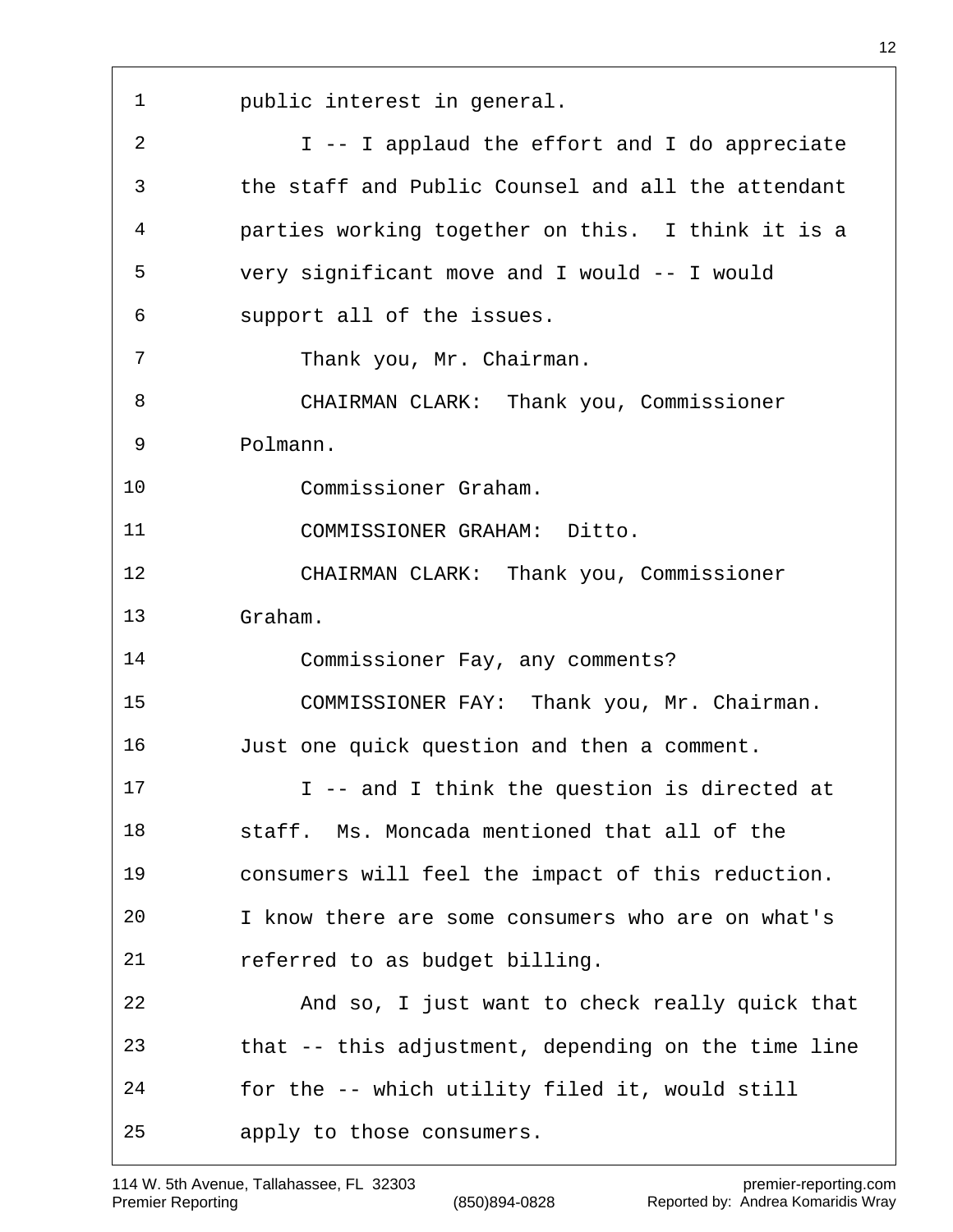CHAIRMAN CLARK: I'll let Mr. Futrell answer that. Mark? MR. FUTRELL: Yes, Chairman and Commissioner Fay, I believe Mr. Tripp Coston with the staff has done some research on that. 7 And -- and Tripp, if you would, respond to 8 that question, please. MR. COSTON: Yes, this is Tripp Coston with staff. Commissioner Fay, I have confirmed with each of the utilities involved in this particular docket that the customers who have participated in the budget-billing tariff will receive the same benefit and the same credit that all the customers will receive in that particular rate class. They will experience how they benefit from that particular -- or this particular reduction a little differently. Based on the budget-billing process, that particular credit, the credit that may be received by those customers, will be spread out over the budget-billing-calculation period. So, instead of seeing a one-month reduction, they will see that credit over a period of between three and 12 months, depending on the budget-billing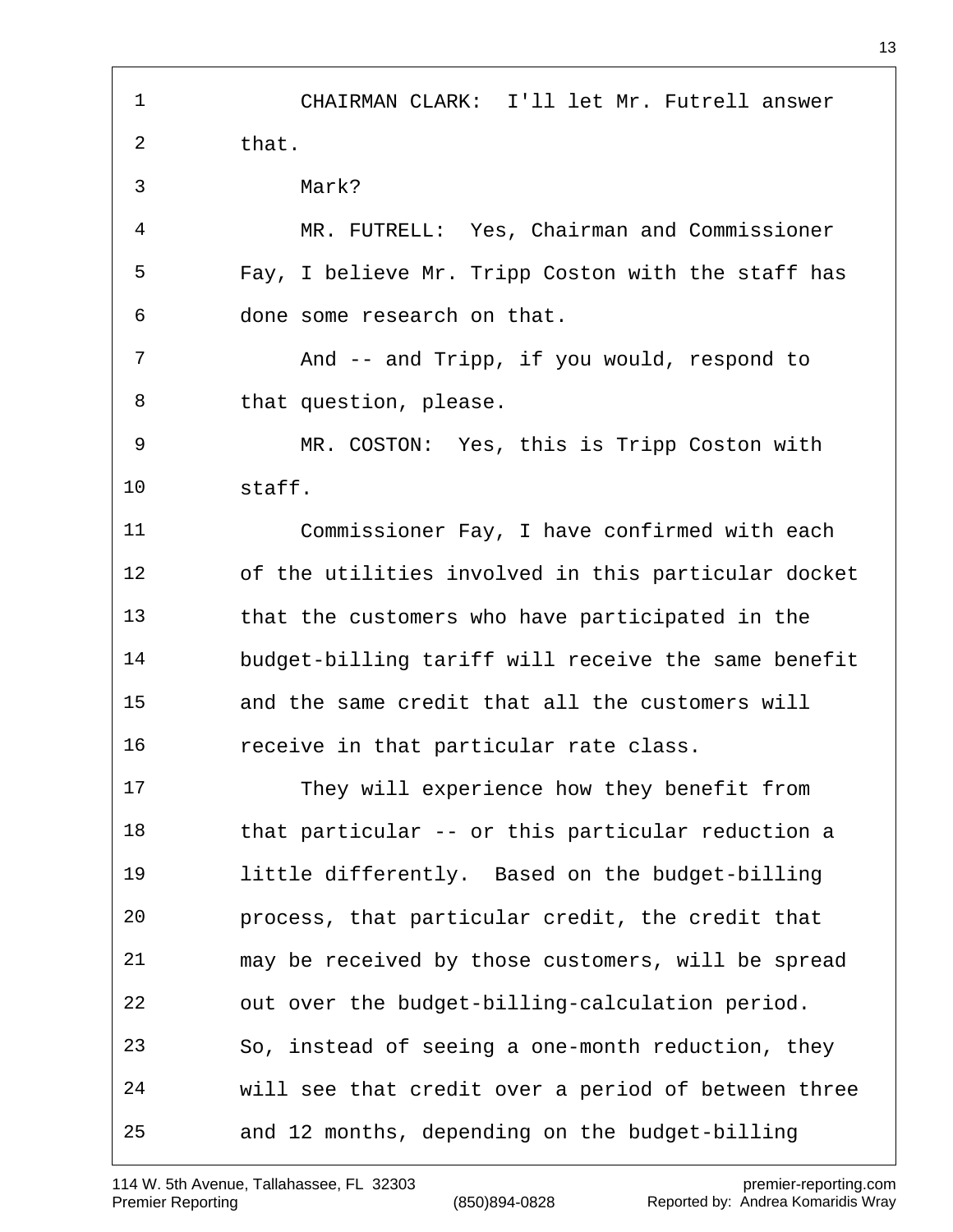cycle for that particular customer. COMMISSIONER FAY: Okay. Great. That -- appreciate the answer. And then the -- the quick comment that I had -- I also want to thank staff, but also thank our Chair. I think when we were working on storm- hardening rules, I made a comment about the speed at which the Commission was able to -- to look at those rules and move them forward. The speed at which these petitions, the recommendations, and this hearing were set up was extremely impressive. And so, I appreciate the staff, Chair, and the other Commissioners for making this work. That's all I have, Mr. Chair. Thank you. CHAIRMAN CLARK: Thank you, Commissioner Fay. Thank you to all the Commissioners for your comments. I will just echo that these unusual and difficult times call for unusual and difficult measures. And I want to just say thank you, again, to the -- all of the parties that have stepped up to the plate and are doing their part to try to ease some of the pain that the consumers are feeling out there.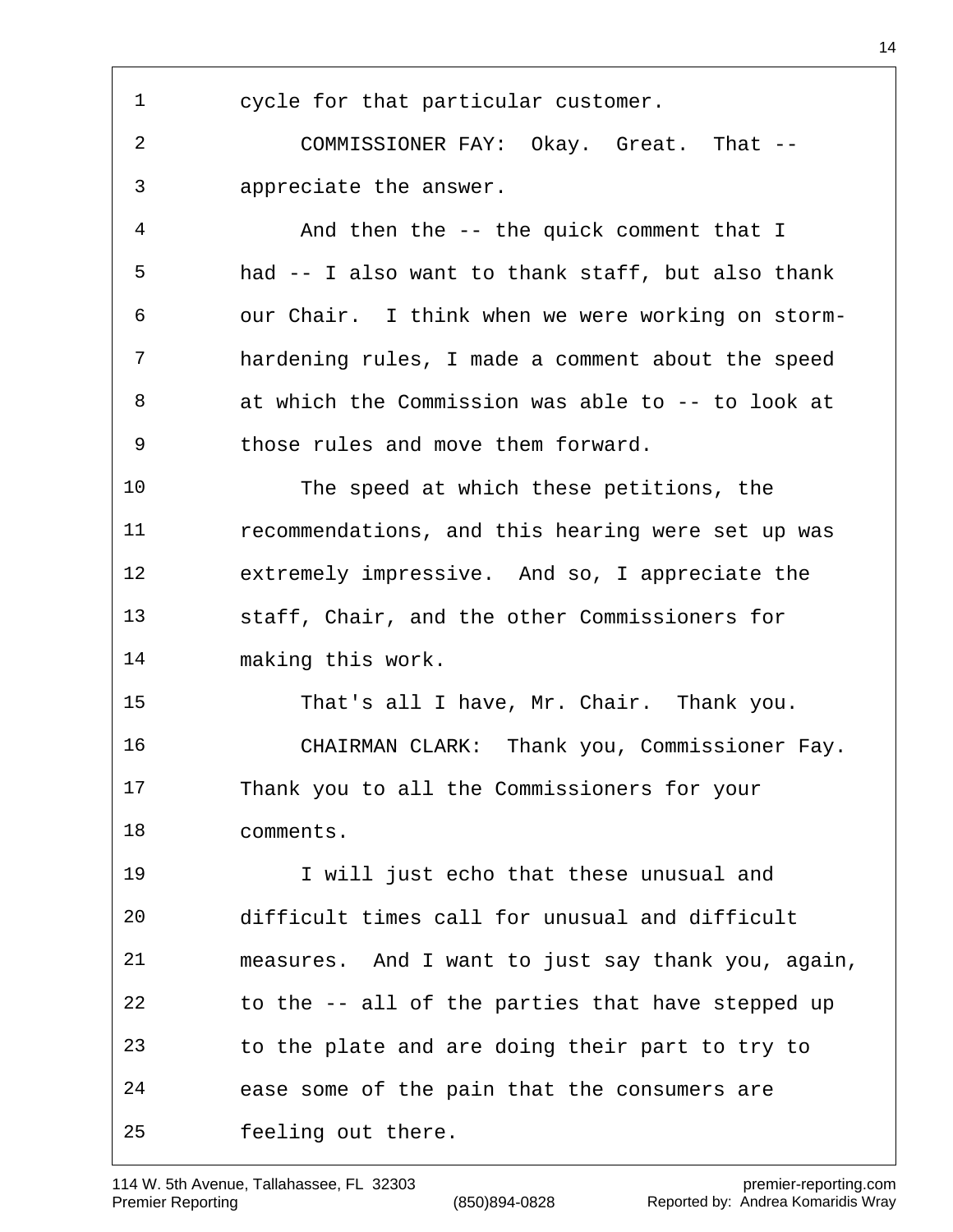1 1 I think this is a very strategic move on behalf of the utility companies and I applaud you for your efforts. And thank you, Commissioners, for you and your staff's work during this particular time. With that said, I will call for a motion on the items. Commissioner Brown, you're recognized for a motion. COMMISSIONER BROWN: Thank you, Mr. Chairman. Move to approve all issues in this matter. CHAIRMAN CLARK: Do I have a second? COMMISSIONER GRAHAM: Second. CHAIRMAN CLARK: I have a motion and a second to approve staff recommendation on all items in this docket. Is there any discussion or questions? On the motion, by roll-call vote, Commissioner Brown. COMMISSIONER BROWN: Aye. CHAIRMAN CLARK: Commissioner Polmann. COMMISSIONER POLMANN: Aye. CHAIRMAN CLARK: Commissioner Graham. COMMISSIONER GRAHAM: Aye. CHAIRMAN CLARK: Commissioner Fay. COMMISSIONER FAY: Aye.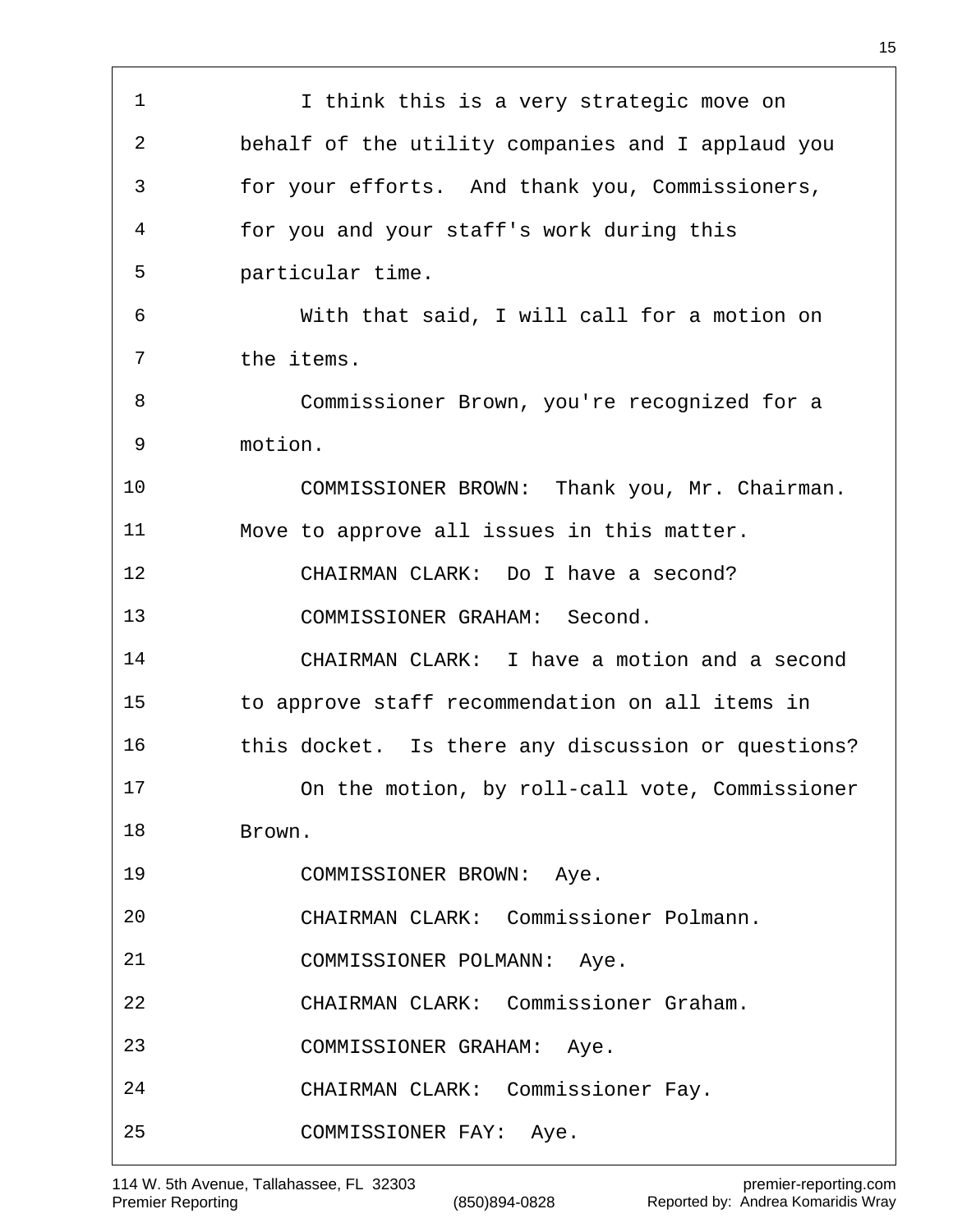| $\mathbf 1$    | CHAIRMAN CLARK: All right. The motion is           |
|----------------|----------------------------------------------------|
| $\overline{a}$ | approved unanimously.                              |
| $\mathsf{3}$   | Is there any other business to come before the     |
| $\overline{4}$ | Commission? Seeing none, we will stand adjourned.  |
| 5              | Thank you very much for your participation. Have a |
| 6              | good one, guys.                                    |
| 7              | (Agenda item concluded.)                           |
| 8              |                                                    |
| $\mathsf 9$    |                                                    |
| 10             |                                                    |
| 11             |                                                    |
| 12             |                                                    |
| 13             |                                                    |
| 14             |                                                    |
| 15             |                                                    |
| 16             |                                                    |
| $17$           |                                                    |
| $18\,$         |                                                    |
| 19             |                                                    |
| $2\,0$         |                                                    |
| $2\sqrt{1}$    |                                                    |
| $2\sqrt{2}$    |                                                    |
| 23             |                                                    |
| $2\sqrt{4}$    |                                                    |
| 25             |                                                    |